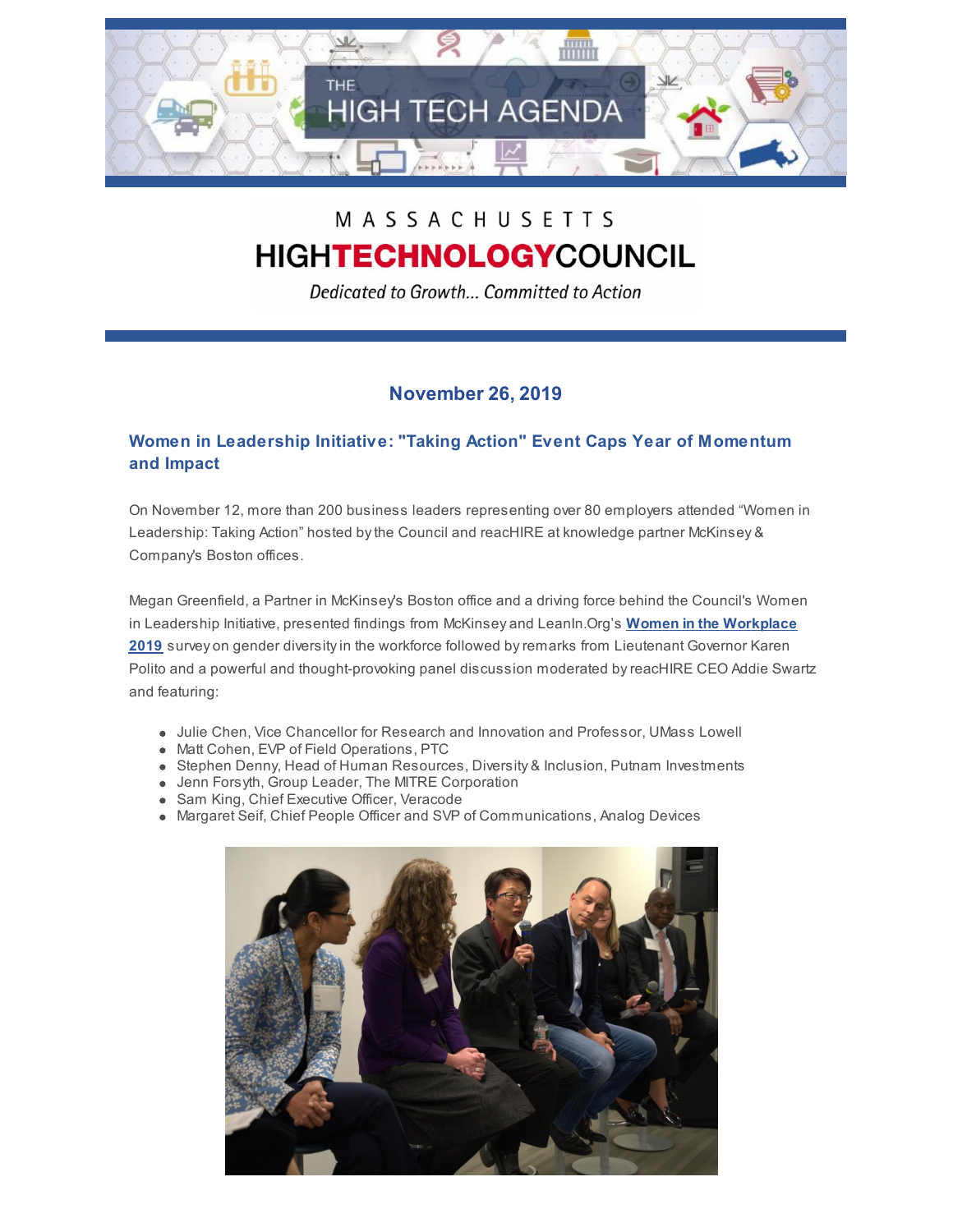This is the fourth year the Council, reacHIRE, and knowledge partner McKinsey have held this annual gathering and the first since Council directors launched its Women in Leadership Initiative (WIL) to guide successful efforts in recruiting, retaining, and promoting women into leadership responsibilities across our organizations.

McKinsey's comprehensive research and analysis provides quality data to measure and understand the scope of the women in leadership challenge and to uncover actionable insights into the best opportunities to solve for it.

Our technology community is also fortunate to have Massachusetts-based companies and leaders like reacHIRE and Addie Swartz who bring to bear their passion and expertise in order to provide new pathways to opportunity for talented women across the Commonwealth and the country.



The Council is inspired by the accelerating engagement of employers in the WIL Initiative this year and excited about our 2020 plans to expand its impact and our team of partners, including Council member PTC which has committed to be our "2020 Women in Leadership Initiative Sponsor." Council members will have numerous opportunities to get involved next year by:

- Participating in one or more of our 2020 roundtable discussions on key topics that directly bear on leadership development. Planned roundtables for 2020 include:
	- January 29 from 8 to 10 a.m. Hosted by The MITRE Corporation
	- March 26 from 4 to 6 p.m. Hosted by Putnam Investments
	- June/July (Day/time TBD) Hosted by Millipore Sigma
	- September (Day/time TBD) Hosted by PTC
- Sharing your organization's experience and best practices through a Women in Leadership Case Study for publication in our WIL Resource Library; and
- Participating in the 2020 McKinsey Women in the Workplace survey. Look for an invite and detailed information in the months to come.

Hear more about the WIL Initiative and "Taking Action" event in this November 21st **Bloomberg Baystate Business interview** with Council Vice President Mark Gallagher.

Learn more about key data and the actionable best practices we've developed to date by visiting the **Women in Leadership Initiative** section of the Council's website and contact Council Vice President **Bernie Prusaczyk** to find out how you and your organization may get involved.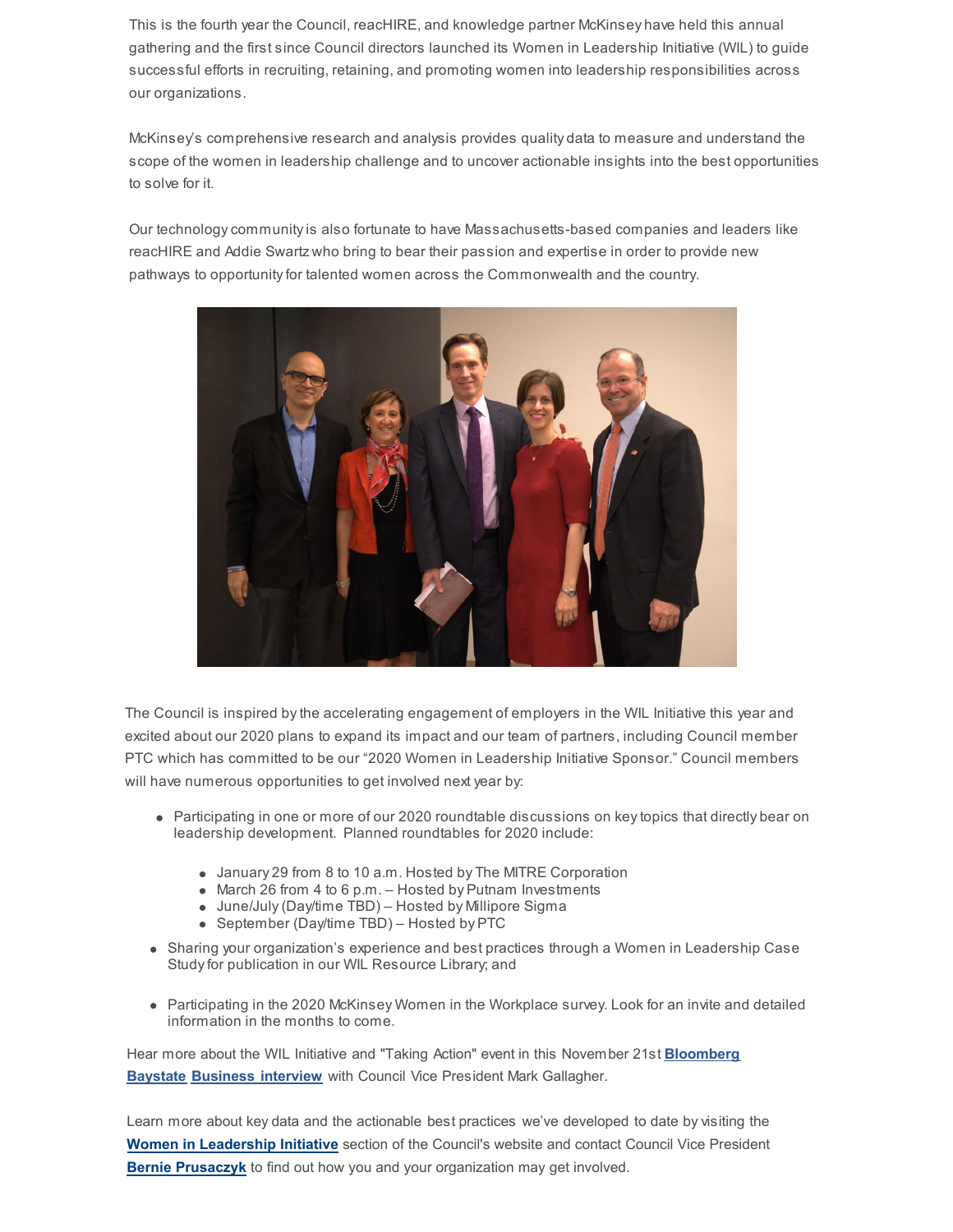#### **Transportation Investment, Innovation and Impact: Council Driving Emerging Consensus on Congestion**

The Council continues to focus on maintaining Massachusetts's economic prosperity and improving the quality of life of its residents by advancing impactful responses to the Commonwealth's transportation challenges.

On November 14, House Speaker DeLeo **announced** that the House would delay to 2020



action on an array of transportation tolls, taxes and fees proposed by some advocates urging immediate action. Legislators should similarly continue to resist anti-competitive business taxes being proposed as a substitute for transportation-sourced revenues by a small, but vocal, minority.

The Council believes there is a growing appreciation among policymakers across the political spectrum that there is neither a consensus among business leaders nor sufficient grassroots support for the types of revenue options and packages that are being proposed by many external advocates.

But a different consensus is emerging, one centered on optimizing our investment of available resources; prioritizing systemic innovation; increasing project delivery capacity and output at transportation agencies; and encouraging and enabling private sector investment and partnerships.

As the Council has advocated throughout 2019, the General Court's highest priority transportation policy should be the timely enactment of the **Transportation Bond Bill** to advance the historic investments and innovative policies included in it, not the pursuit of a multi-year, multi-pronged and multi-billion-dollar toll, tax and TNC fee regime that will be directly imposed on or passed through to commuters and make Massachusetts a more costly place to live and work. Filed by Governor Baker in July, the Transportation Bond Bill received broad support from business leaders, transportation advocates and system users at a September 24th legislative hearing and is ready to enact and begin implementing immediately.

With state revenues up more than \$10 billion (or ~60% over the past decade, the Council does not believe that identifying and imposing an array of new tolls, taxes and costs on individuals and businesses in order to provide ever more revenue is the most pressing need facing the Commonwealth's transportation system, as articulated by President Chris Anderson in this November 18th **interview with CommonWealth**

**Magazine**. Furthermore, Massachusetts transportation agencies have made clear that without new procurement and project delivery tools, they would be unlikely to be able to translate new revenues into near-term congestion solutions.

The Transportation Bond Bill presents a critically important opportunity for the Commonwealth to BOTH invest more than \$18 billion in transportation infrastructure and improvements to the MBTA, highways, roads and bridges over the next 5 years AND advance long-overdue policy changes that will provide Massachusetts transportation agencies with the project delivery and procurement tools they need to succeed and that other states already have.

You can hear more about the Council's support for transportation innovation and investment in this November 21st **Bloomberg Boston Radio interview** with Council Vice President Mark Gallagher.